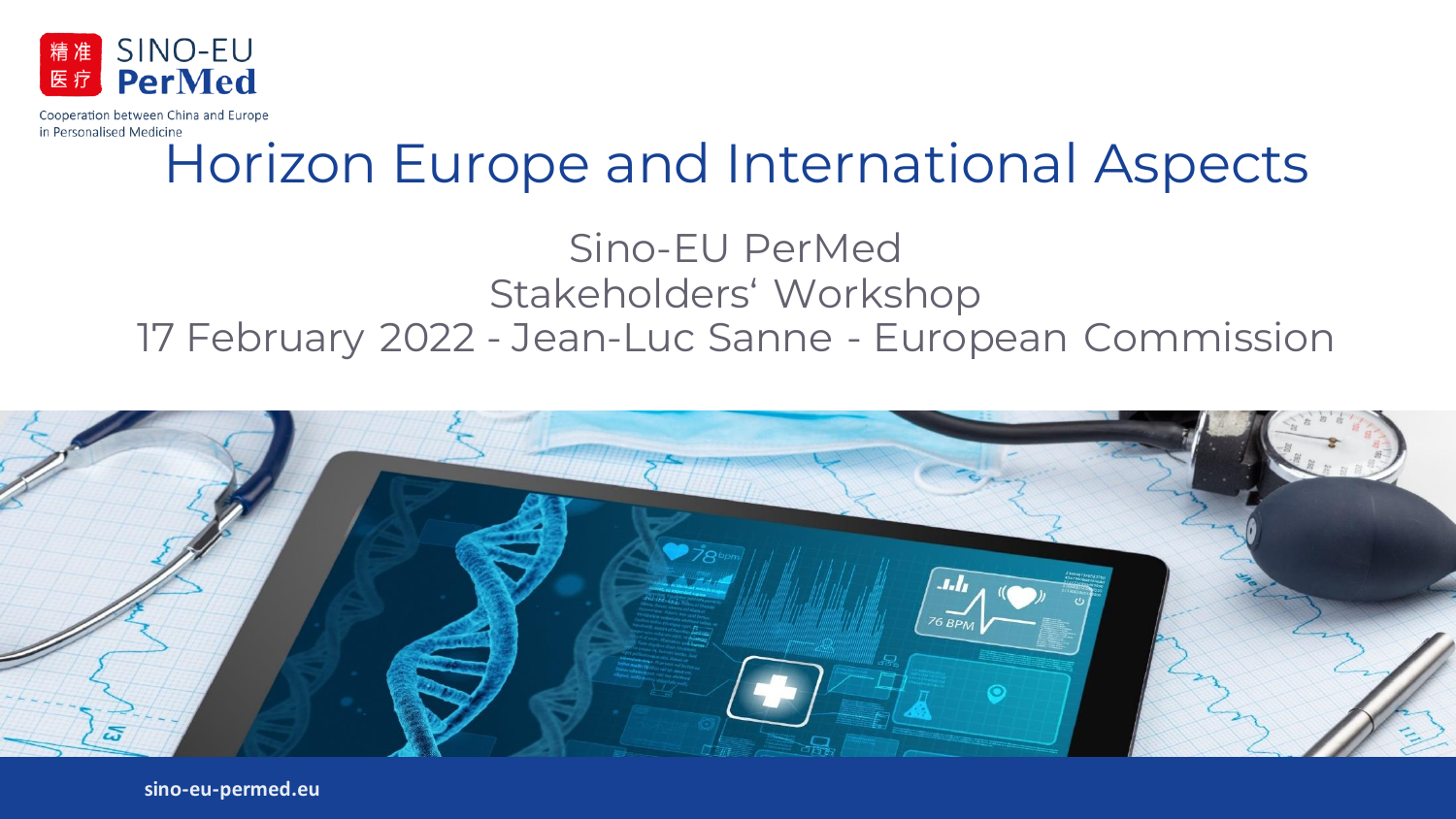

## A Support to ICPerMed

**SINO-EU PerMed has been grantedfor funding through the current EU Framework Programme for Research and Innovation 'Horizon 2020' under grant agreement no 874556**



**Stakeholders' Workshop | 17 February 2022 |** *Presentation title | Name of Speaker*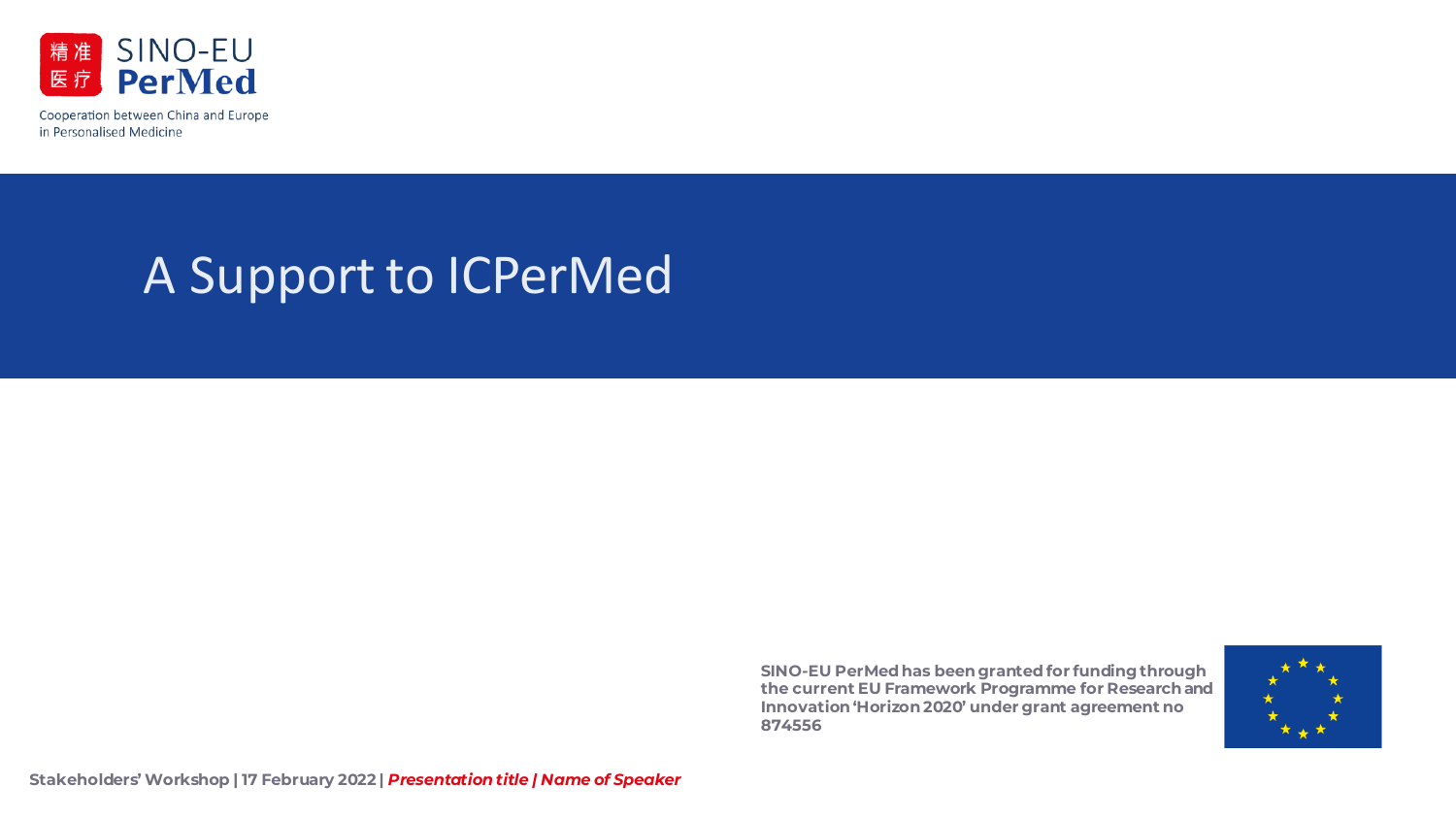

## **International Consortium for Personalised Medicine**

**WHAT**

• Collaboration of research funders and policy makers from EU Member States and beyond

- Establish Europe as a global leader in PM research
- Support the PM science base through a coordinated approach to research
- Provide evidence to demonstrate the benefit of PM to citizens and healthcare systems **WHY**
	- Pave the way for PM approaches for citizens
- Implementation of a Roadmap based on PerMed Strategic Research Agenda (SRIA) **HOW**



- **30 countries (4 neither MS or AC) and 4 regions**
- **9 Health Ministries**
- **6 Science and Education Ministries**
- **23 Research funders**



**Portato**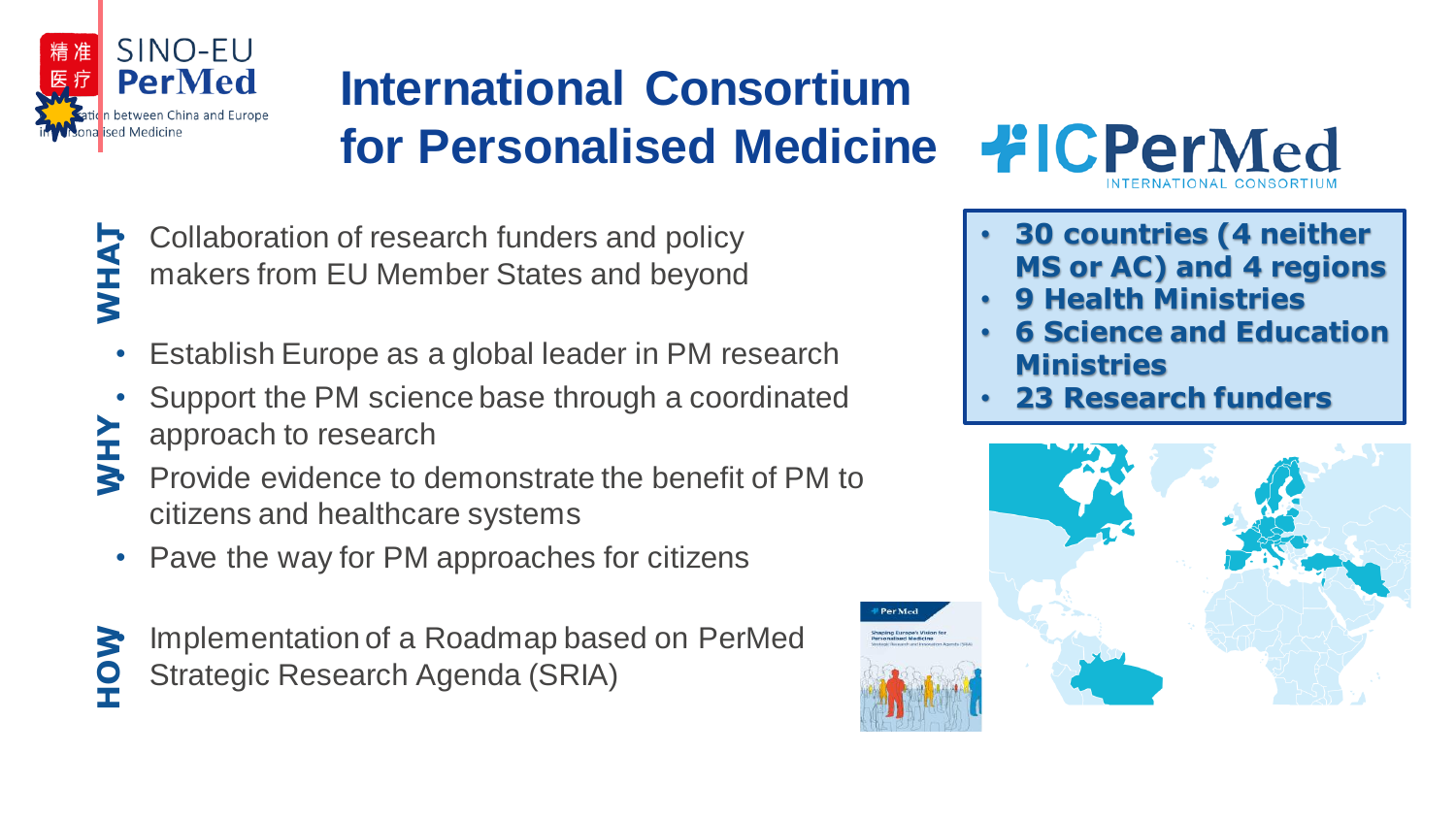

in Persona ised Medicine

**EU support to IC PerMed**



- ❖ **PM is a global topic: added value** of the participation in joint transnational calls (JTCs) of funders and researchers from **third countries.**
- ❖ **ERA PerMed** has achieved a relevant **International dimension** in its calls.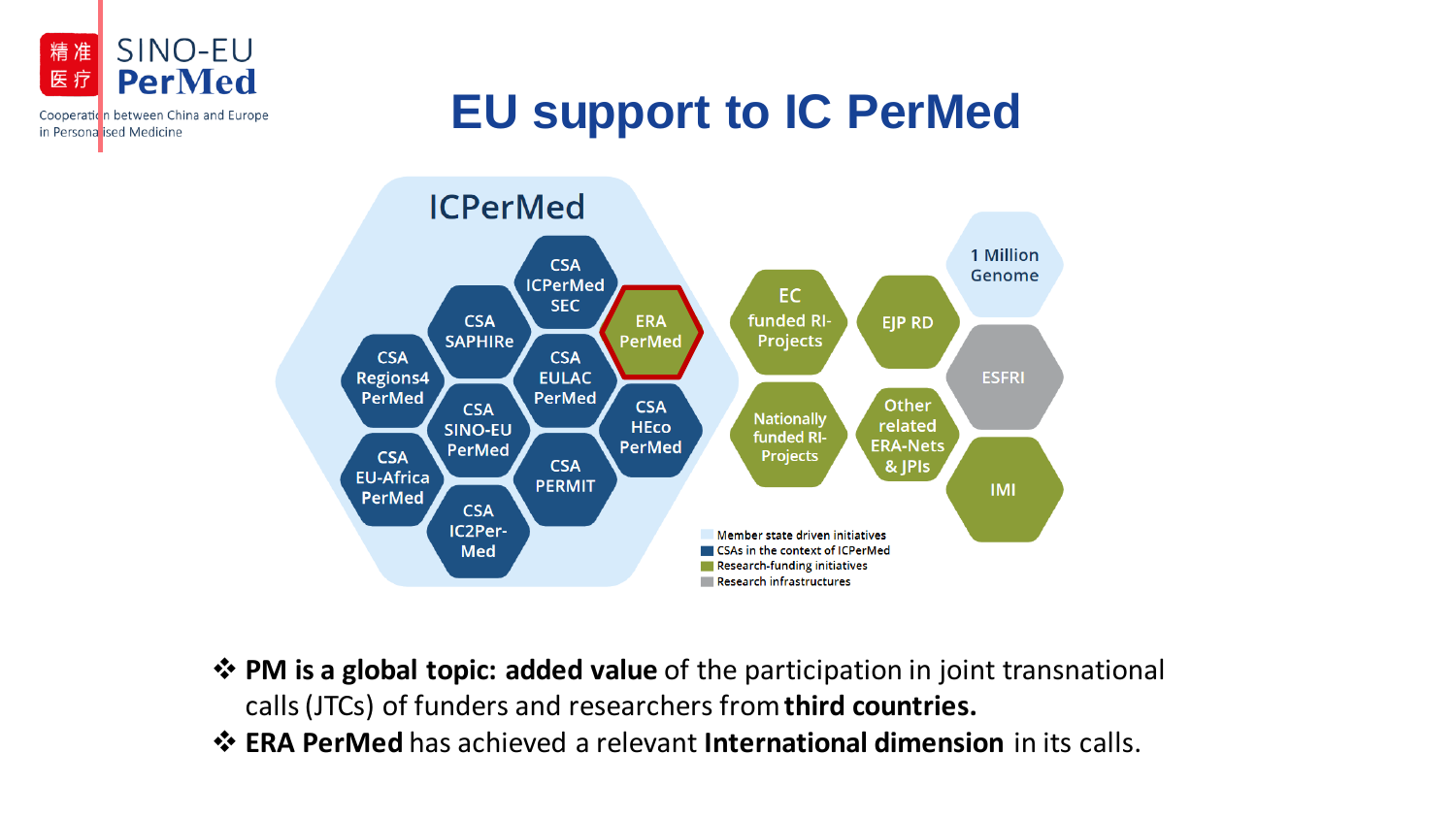

## **Actions in support the international dimension of IC PerMed**

### Call topic **SC1-HCO-01-2018-2019-2020** under Horizon 2020

Three deadlines:

- 2018 focus on the Community of Latin American and Caribbean States (CELAC)
- **2019 focus on China** (2 projects IC2PerMed and Sino-EU PerMed)
- 2020 focus on Africa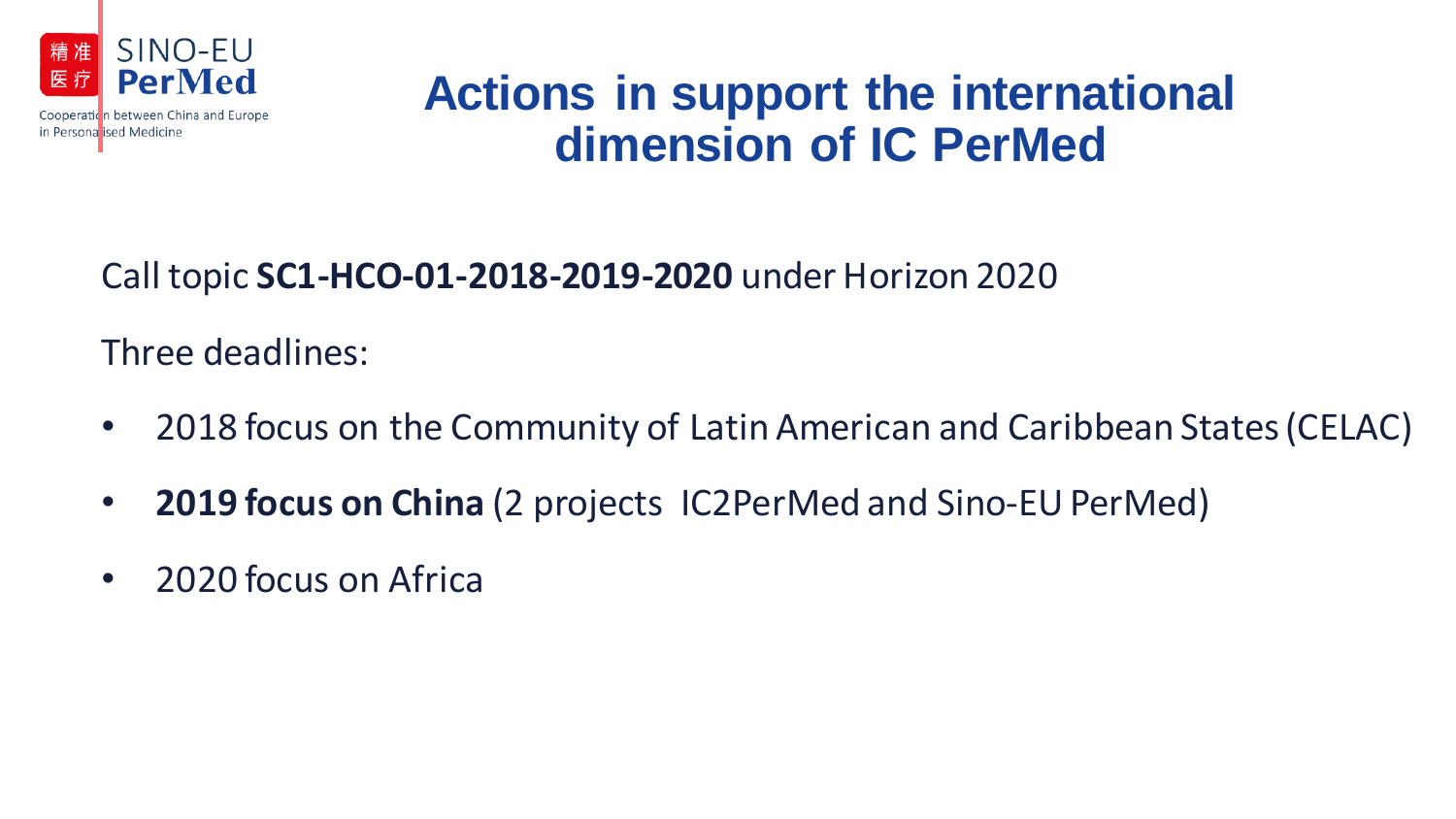

## **Sino-EU PerMed**

### Starting date January 2020, **Duration 4 years, Budget € 2.4 million** Thirteen partners, 6 from Europe and 7 from Africa

### **Specific objectives**:

- Map and analyse the PerMed landscape in China,
- Exchange expertise, engage stakeholders and create mutual understanding,
- Establish technical taskforces and running targeted workshops,
- Foster participation in ICPerMed and its Action Plan
- Promote international standards,
- Disseminate outcomes and communicate on opportunities.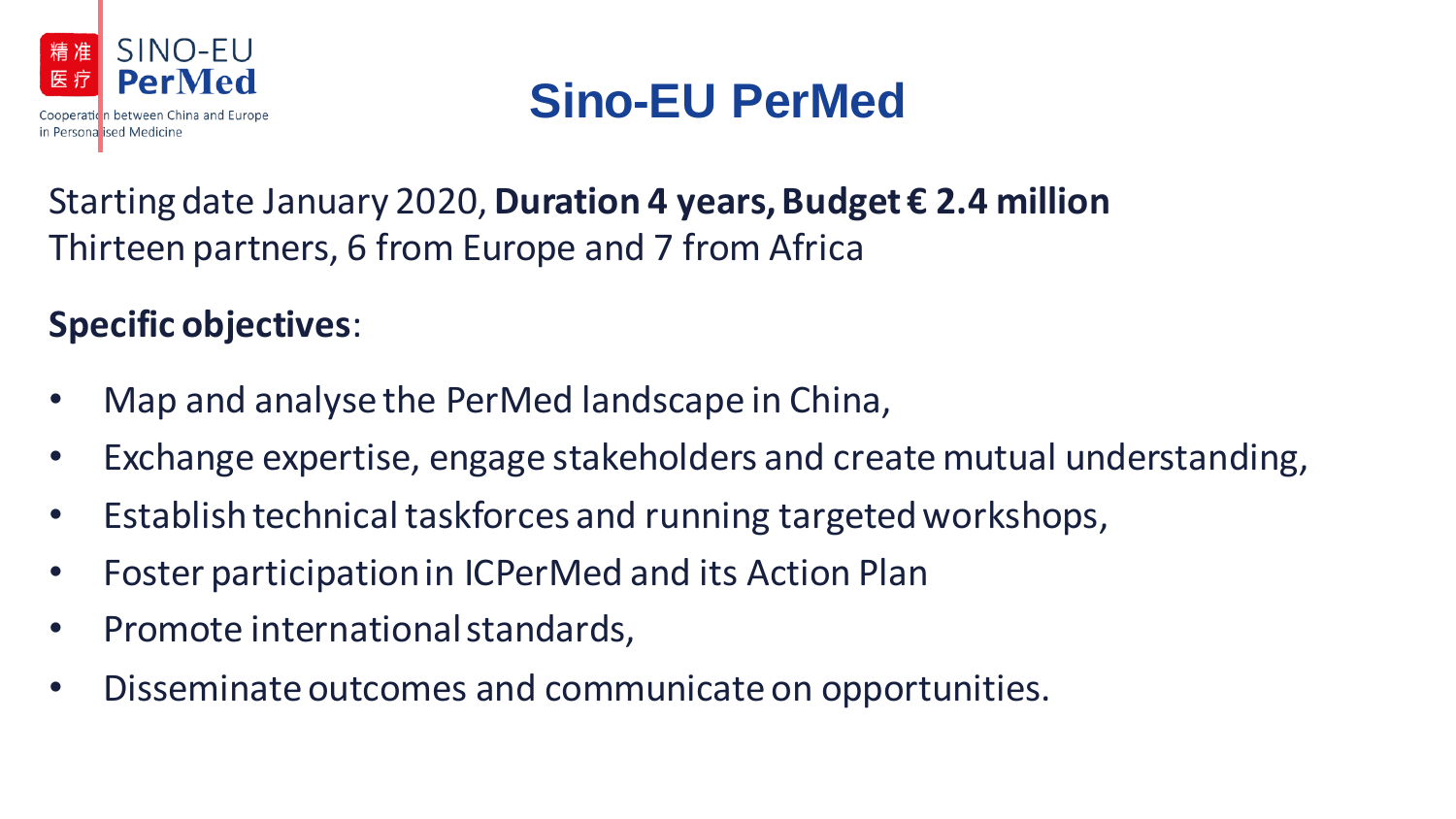

in Personalised Medicine

### **Towards the co-founded partnership EP PerMed**



#### **Establish EP PerMed to:**

- bridge the gap between PM research and its implementation in healthcare systems.
- bring together all the stakeholders involved in this field in the partnership.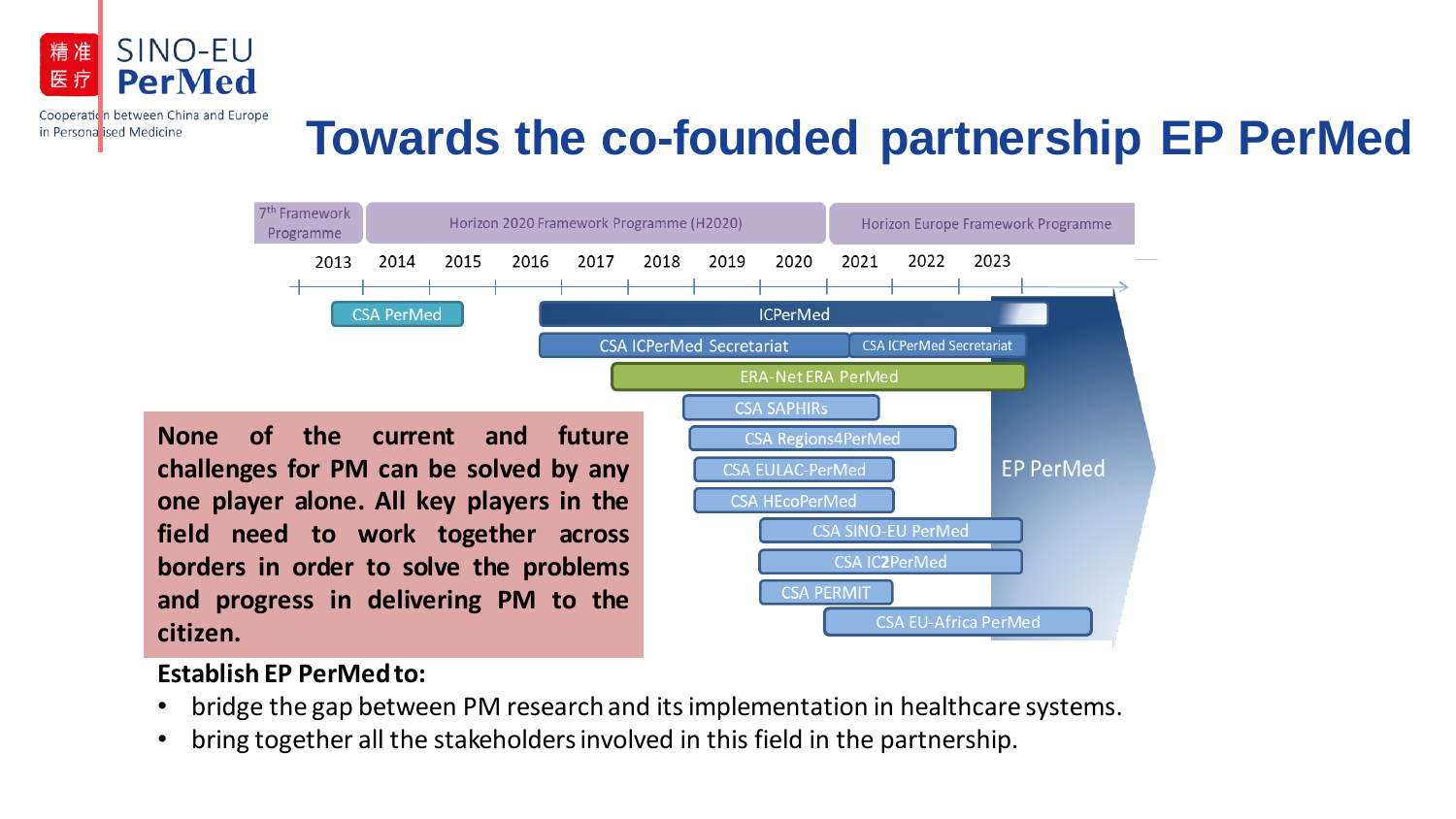

## International Cooperation in Horizon Europe

**SINO-EU PerMed has been grantedfor funding through the current EU Framework Programme for Research and Innovation 'Horizon 2020' under grant agreement no 874556**

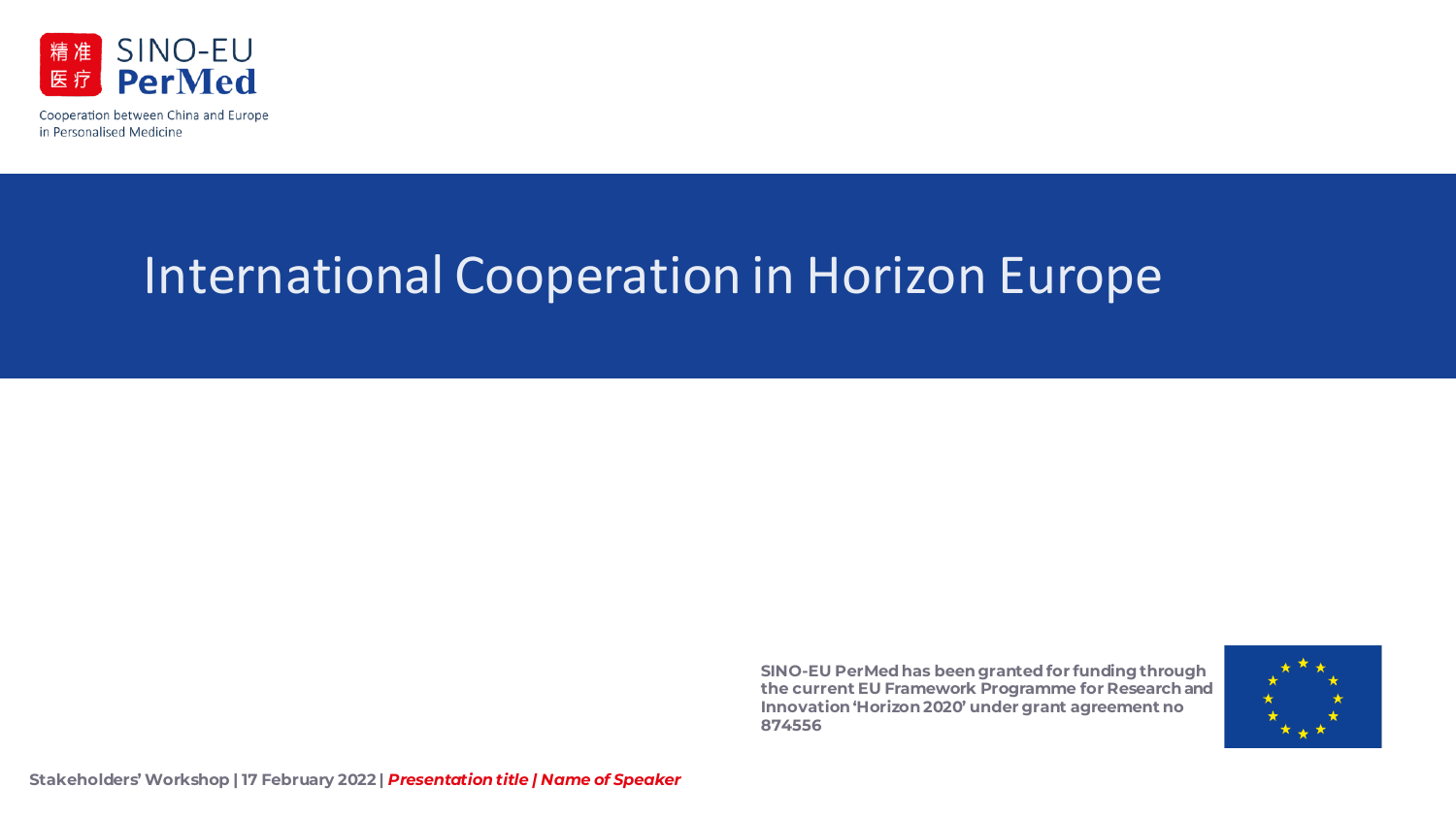#### SINO-EU 精准 **PerMed**

# **Cooperation with China: Policy background**

- Communication on the Global Approach to Research and Innovation (May 2021 )
- Science and Technology Cooperation Agreement signed in 1998 (tacitly renewed in 2018). Implementation of the Agreement is overseen by a Joint Steering Committee.
- A dedicated High Level Innovation Cooperation Dialogue (ICD) was set up in 2012.
- April 2019 (4th ICD meeting),
- Ongoing discussions at EU-China High Level Dialogue on Research and Innovation to discuss the progress made on the EU-China Joint Roadmap for the future of STI cooperation.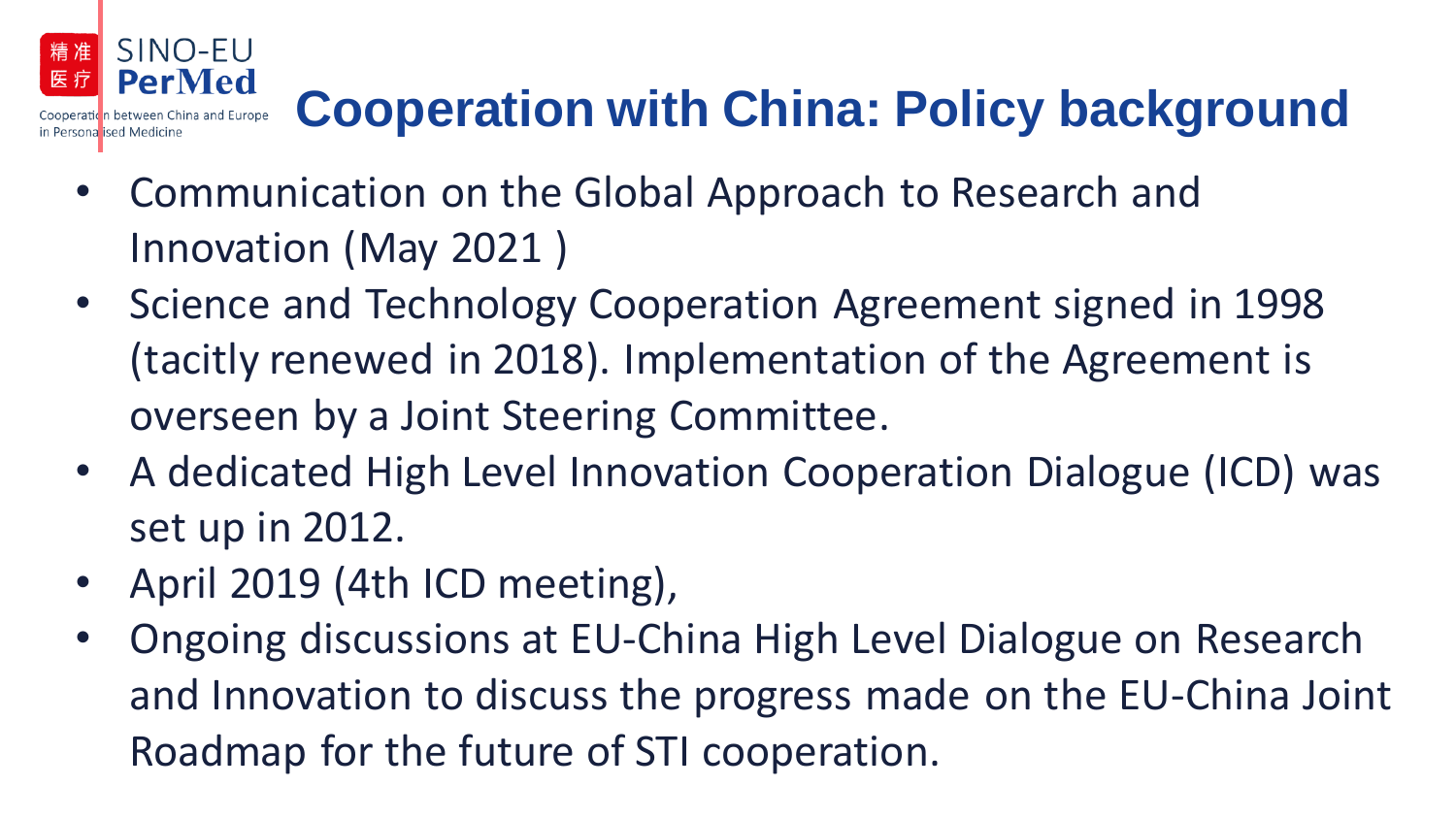

### **Global approach to research & innovation** *Europe's strategy for international cooperation in a changing world\**

### **WHAT IS THE AIM OF THE GLOBAL APPROACH TO RESEARCH AND INNOVATION (R&I)?**

To preserve openness in research and innovation international cooperation while promoting a level playing field and reciprocity underpinned by fundamental values.

To strengthen multilateral partnerships to deliver new solutions to green, digital, health and innovation challenges.

### **HOW WILL THIS BE ACHIEVED?**

Modulating bilateral cooperation in line with European interests and values and EU's open strategic autonomy.

Accelerating sustainable and inclusive development, and the transition to resilient, knowledge-based societies and economies in low and middle-income countries.

Using a Team Europe approach, with actions by the EU, its financial institutions and Member States.



#### \*COM(2021) 252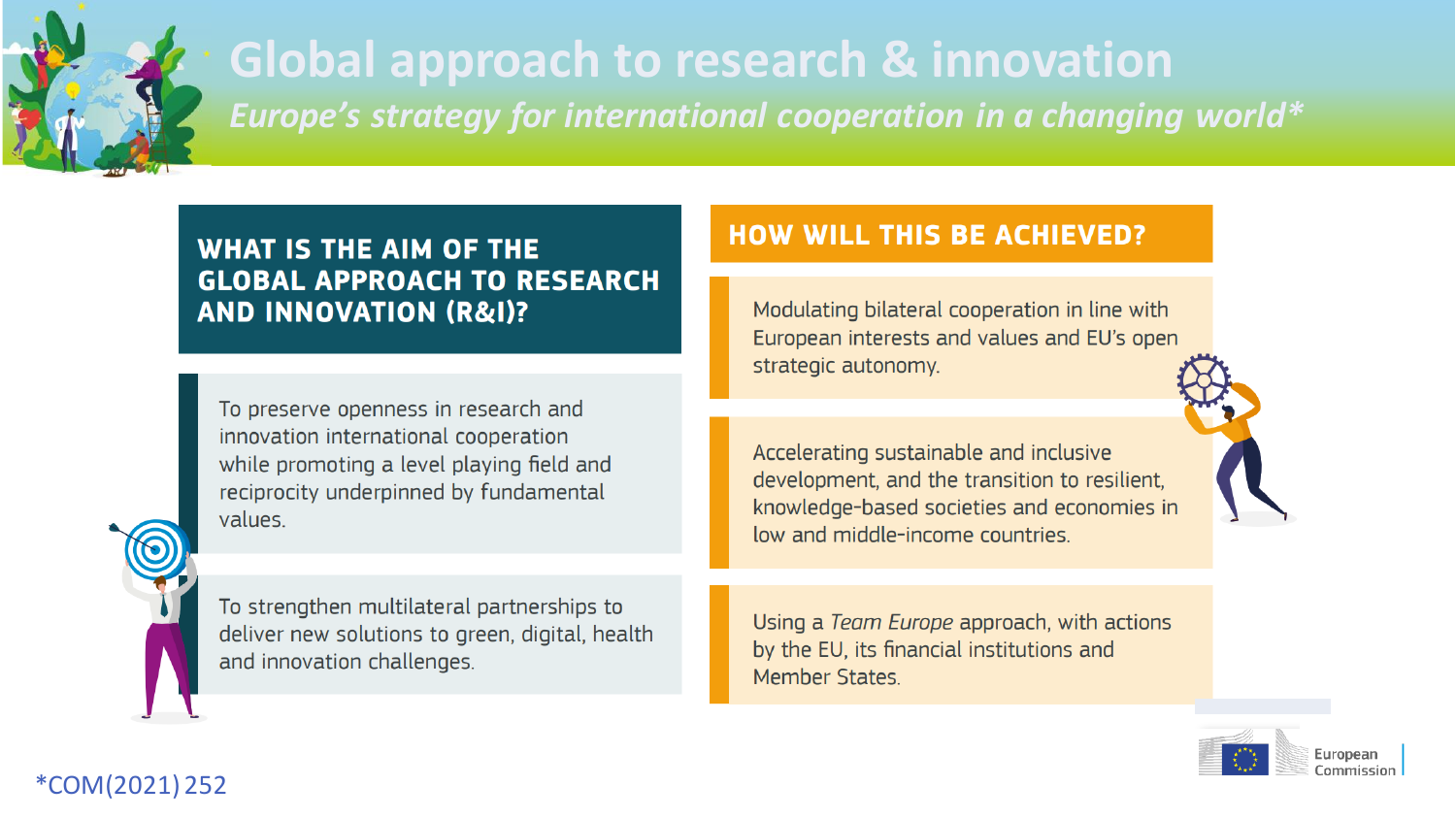



## International Cooperation

International Cooperation

**Tackling together global societal challenges; access to the world's best talents, expertise and resources; enhanced supply and demand of innovative solutions**

#### **Association to Horizon Europe**

- Third countries with good capacity in science, technology and innovation
- Taking into account objective of driving economic growth in Europe through innovation
- Intensified targeted actions
- Strengthened support to multilateral cooperation
- Openness to international participation balanced with the promotion of EU strategic autonomy

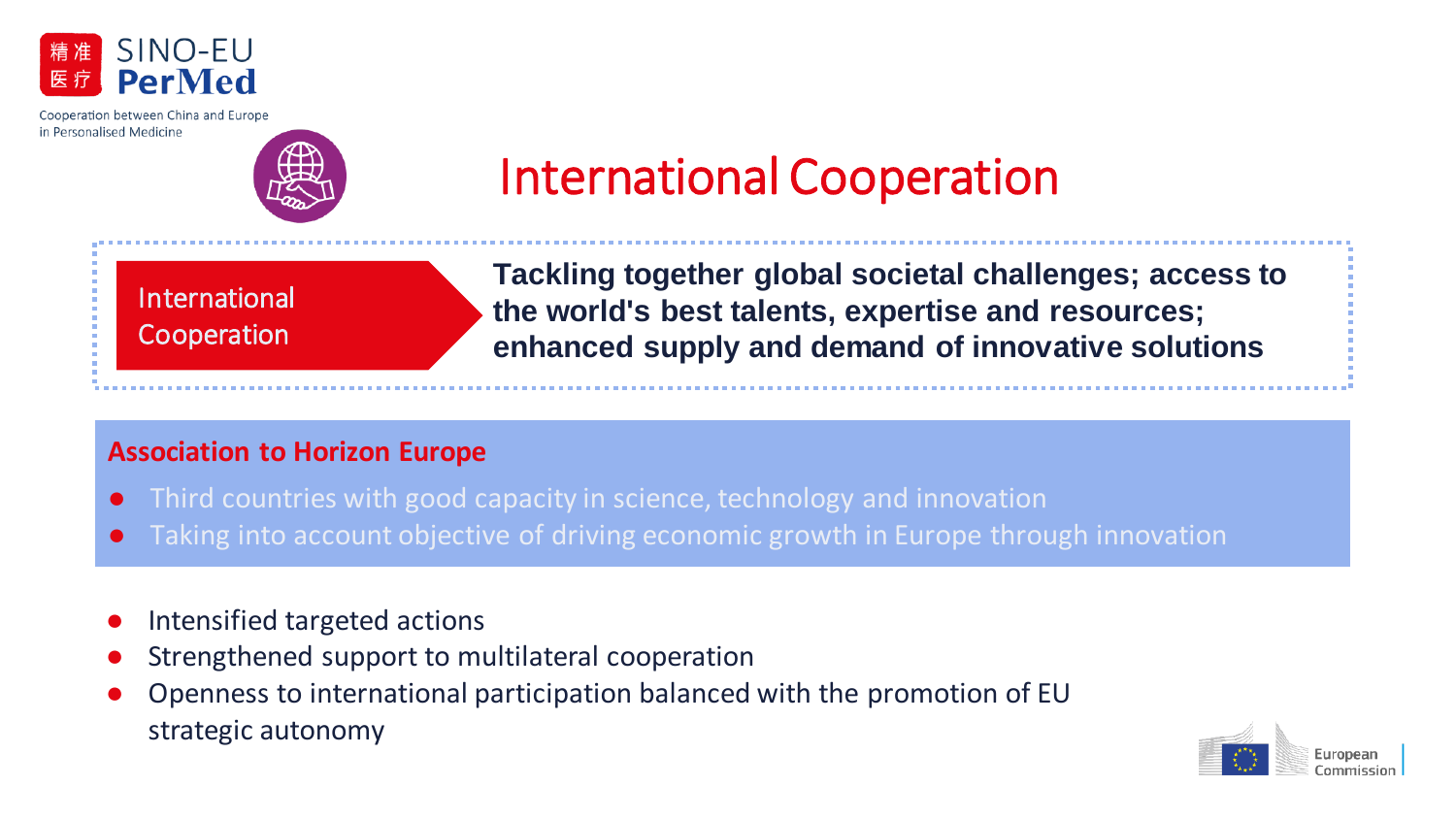

**International cooperation in Horizon Europe Main elements**

## **General openness to international participation**

- Entities from all over the world can take part in Horizon Europe collaborative projects.
- Researchers and innovators of any nationality can apply for grants.
- Entities from most low-middle income countries are automatically eligible for funding.

## **Targeted international cooperation actions**

- Actions flagged as being specifically relevant for international cooperation.
- Targeted actions with key partners on strategic thematic areas.

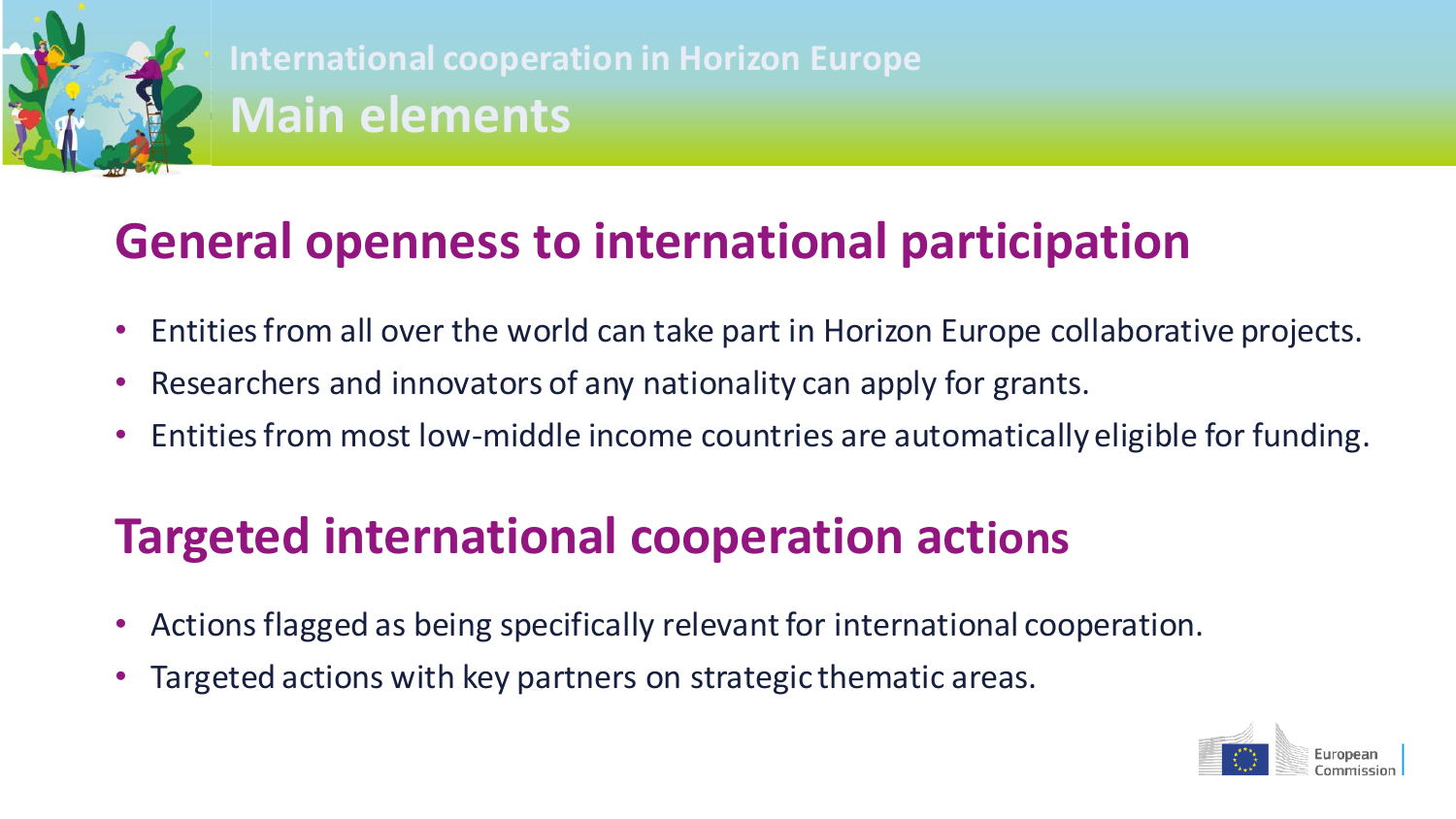



# Open Science across the programme

Open Science **Mainstreaming of open science practices for improved quality and efficiency of R&I, and active engagement of society**

**Mandatory immediate Open Access to publications:** beneficiaries must retain sufficient IPRs to comply with open access requirements;

**Data sharing as 'open as possible, as closed as necessary':** mandatory Data Management Plan for FAIR (Findable, Accessible, Interoperable, Reusable) research data

- Work Programmes may incentivize or oblige to adhere to **open science practices** such as involvement of citizens, or to use the **European Open Science Cloud**
- Assessment of open science practices through the **award criteria** for proposal evaluation
- Dedicated support to **open science policy actions**
- **Open Research Europe** publishing platform